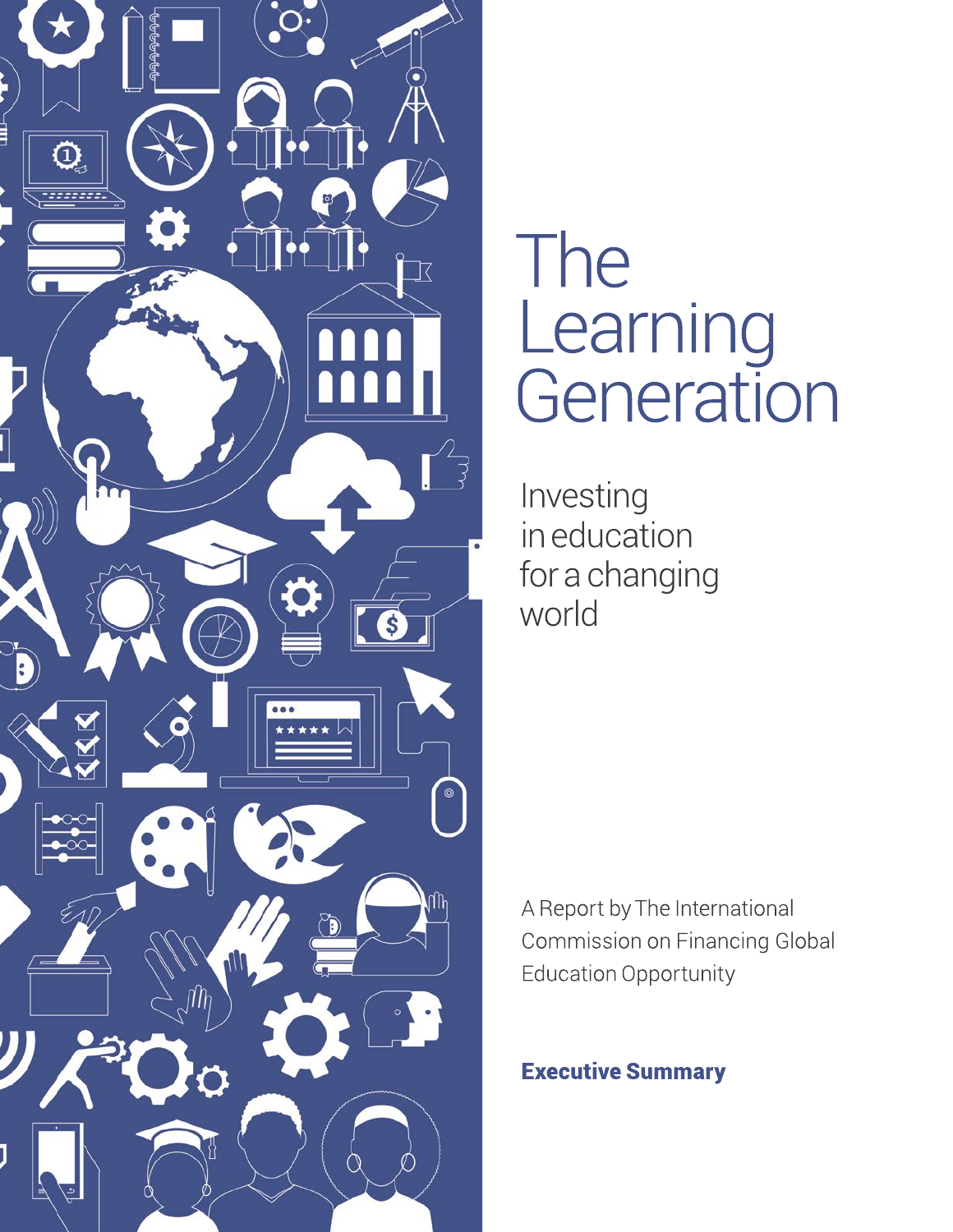Today's generation of young people faces a radically changing world. Up to half of the world's jobs — around 2 billion — are at high risk of disappearing due to automation in the coming decades. In contrast to the impact of innovation in previous generations, new technologies risk not creating new jobs at anything like the scale they are eradicating them. Due to shifts between industries and the changing nature of work within industries, demand for high-level skills will grow, and many low- and medium-skilled jobs will become obsolete. Jobs open to those without high-level skills will often be insecure and poorly paid. Only quality education for all children can generate the needed skills, prevent worsening inequality and provide a prosperous future for all.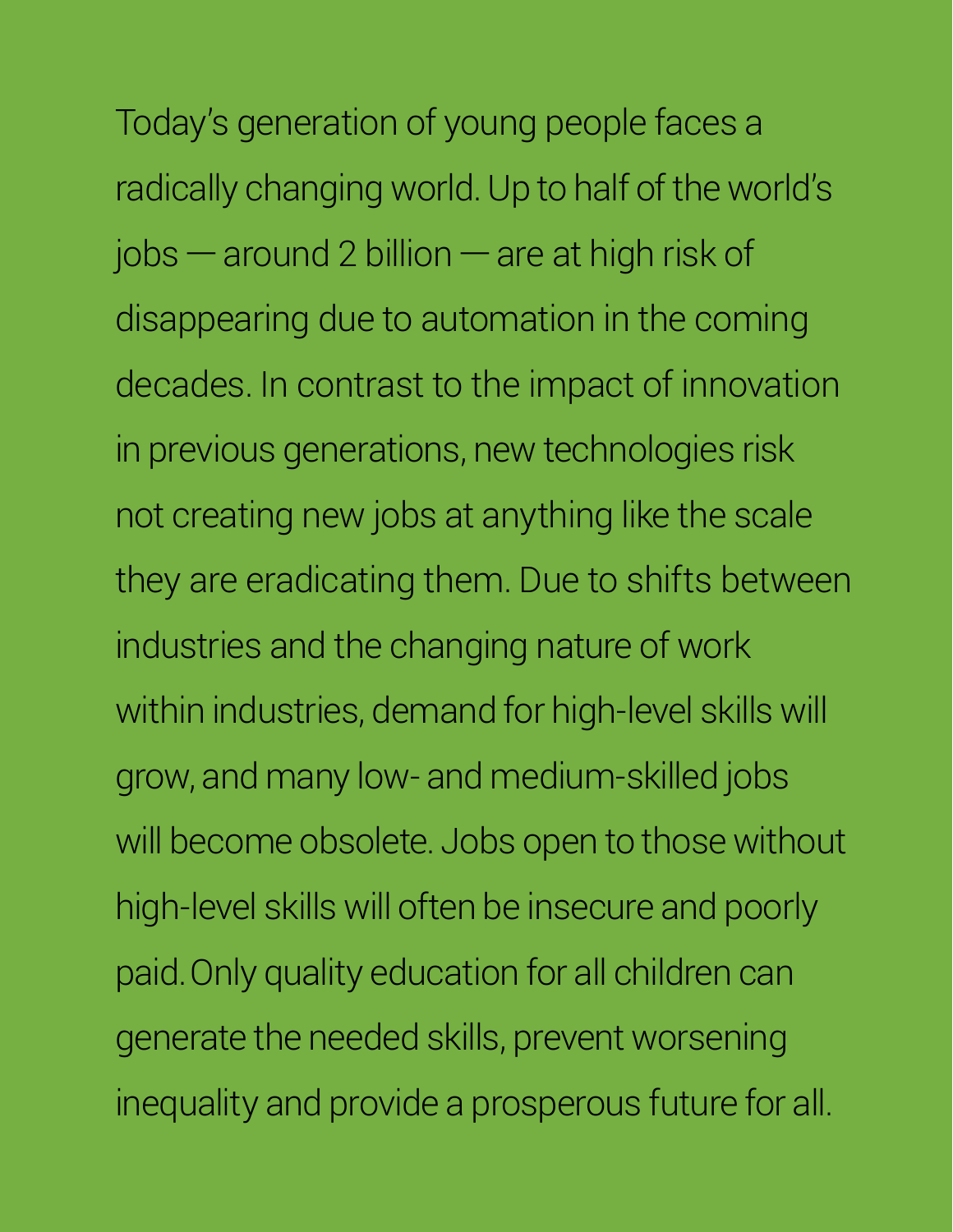Young people in developing countries will face the greatest challenges in the years ahead. In the past, many developing economies achieved growth by moving farm workers into factories. In the future, new growth models will need to be found, but these will require higher levels of skills than many economies are currently set to offer. Demographics will exacerbate the challenge. The greatest population increases will occur in countries already lagging furthest behind in education. Africa will be home to a billion young people by 2050.

#### The growing skills gap will stunt economic growth, with far-reaching social and political repercussions.

Already today, some 40 percent of employers globally are finding it difficult to recruit people with the skills they need. The ability to acquire new skills throughout life, to adapt and to work flexibly will be at a premium, as will technical, social, and critical thinking skills. If education in much of the world fails to keep up with these changing demands, there will be major shortages of skilled workers in both developing and developed economies as well as large surpluses of workers with poor skills. The growing skills gap will stunt economic growth around the world, and threatens to have far-reaching economic, social, and political repercussions.

#### In 2030 in low-income countries, under present trends, only one out of 10 young people will be on track to gain basic secondary-level skills.

And yet despite the overwhelming case for investing in education and the promises made and remade by generations of leaders, in recent years, domestic and global investment has flat-lined, education has dropped down the priority list of world leaders, and too often money invested has led to disappointing results.

Education in many countries is not improving and children are instead falling dangerously behind; 263 million children and young people are out of school, and the number of primary-school aged children not in school is increasing. For those children who are in school, many are not actually learning. In low- and middle-income countries, only half of primary-school aged children and little more than a quarter of secondary-school aged children are learning basic primary- and secondary-level skills.

The Commission projects that if current trends continue, by 2030 just four out of 10 children of school age



#### A global learning crisis: The expected learning outcomes of the cohort of children and youth who are of school age in 2030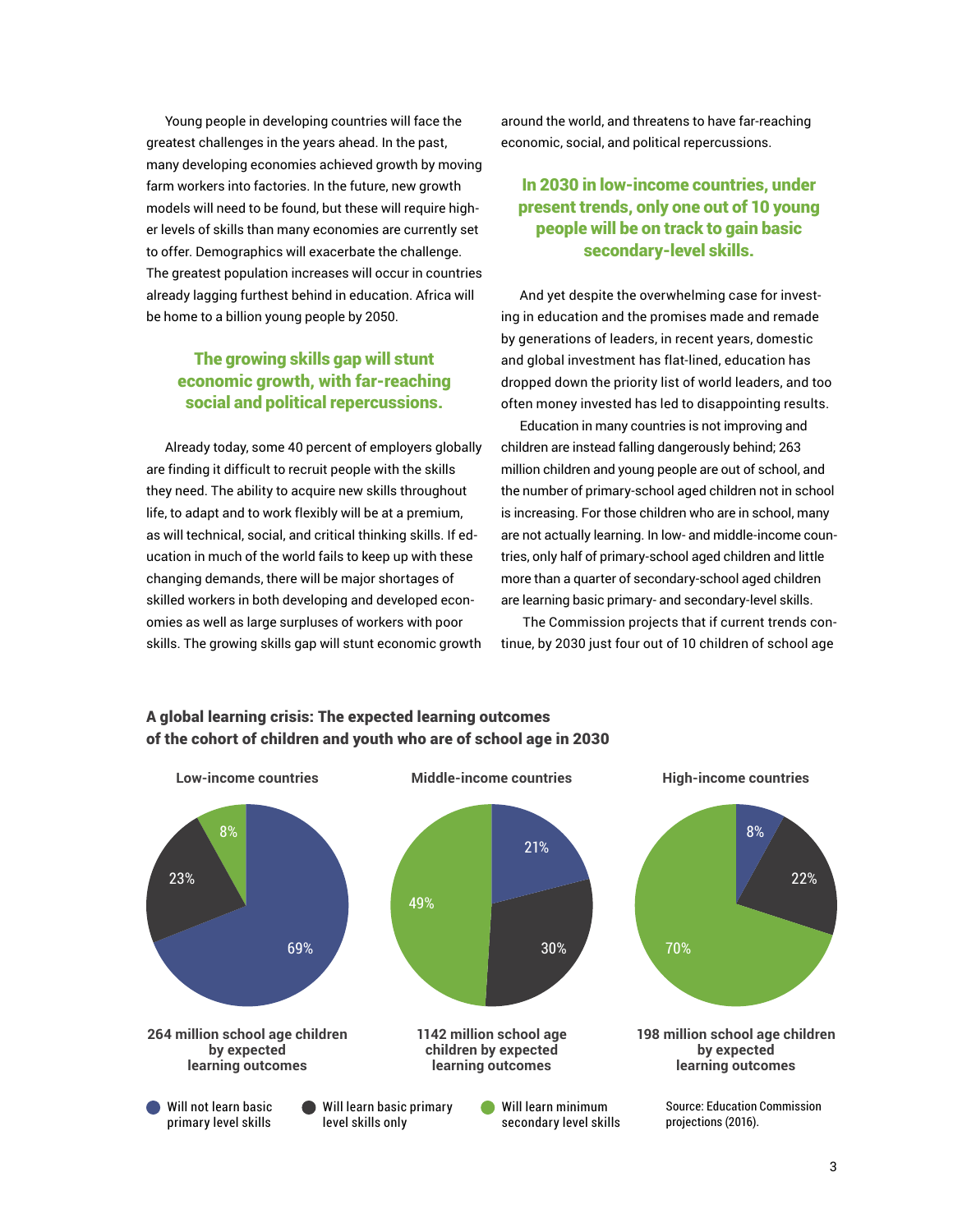#### Education is the smartest investment – benefit-cost ratios are high



**For each \$1 invested in an additional year of schooling…**

Source: Jamison and Schäferhoff (2016).

in low- and middle-income countries will be on track to gain basic secondary-level skills. In low-income countries, only one out of 10 will be on track.

Without action, this learning crisis will significantly slow progress toward reaching the most fundamental of all development goals: ending extreme poverty. On current trends, more than one-quarter of the population in low-income countries could still be living in extreme poverty in 2050. The impact on health will be equally severe. Projections suggest that on current trends, by 2050, the number of lives lost each year because of a failure to provide adequate access to quality education would equal those lost today to HIV/AIDS and malaria, two of the most deadly global diseases.

If inequality in education persists, the implications for stability are also dire. Historical analysis shows that inequality fuels unrest; in countries with twice the levels of educational inequality, the probability of conflict more than doubles. Unrest is likely to be greatest where the gap is widest between the expectations of young people about the opportunities that should be available to them and the realities they face. Population movements could further compound these pressures. Today, the number of people displaced by conflict is at an all-time high and migration from conflict, climate change, and economic strains is set to increase. The number of international migrants, many of whom will have been denied the opportunity to acquire skills, is expected to grow to around

400 million people by 2050. With education critical to resilience and cohesion, the dearth of skills will increase vulnerability to shocks and the risks of instability. In a globalized world, these risks will cross national borders and become global problems requiring global action.

Where economic, technological, demographic, and geopolitical trends collide with weak education systems, the risks of instability, radicalization, and economic decline are at their greatest. If the world does not equip all young people with the skills they will need to participate in the future economy, the costs of inaction and delay could be irreparable.There is and must be a better way.

#### A dollar invested in an additional year of schooling generates \$10 in benefits in low-income countries.

The case for investing in education is indisputable. Education is a fundamental human right. It is critical for long-term economic growth and essential for the achievement of all of the United Nations Sustainable Development Goals. A dollar invested in an additional year of schooling, particularly for girls, generates earnings and health benefits of \$10 in low-income countries and nearly \$4 in lower-middle income countries. Around one-third of the reductions in adult mortality since 1970 can be attributed to gains in educating girls and young women. These benefits could be even higher in future with the improvements in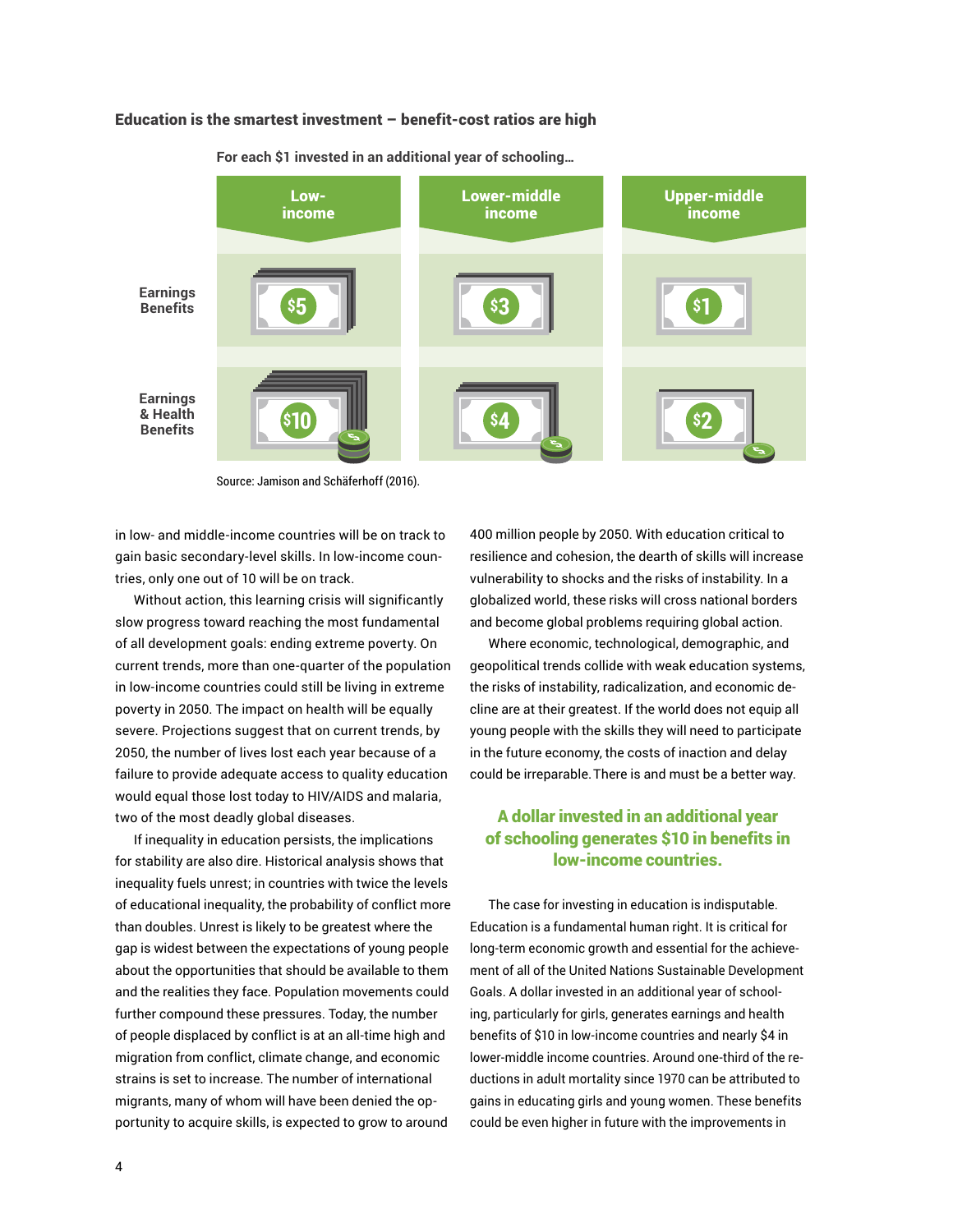education quality and efficiency proposed in this report.

Ultimately the value of education is increasing because it is education that will determine whether the defining trends of this century – technological, economic, and demographic – will create opportunity or entrench inequality, and because it is the common critical factor for successfully addressing the global challenges humanity is facing.

#### Creating a Learning Generation

**The Education Commission concludes that it is possible to get all young people into school and learning within a generation – despite the scale of the challenge, we can create a Learning Generation. The Commission is challenging development partners to rally behind this bold vision.**

#### This would be the largest expansion of educational opportunity in history.

We know it is possible because a quarter of the world's countries are already on the right path. If all countries accelerated progress to the rate of the world's 25 percent fastest education improvers, then within a generation, all children in low- and middle-income countries could have access to quality pre-primary, primary, and secondary education, and a child in a low-income country would be as likely to reach the baseline level of secondary school skills and participate in post-secondary education as a child in a high-income country today.

#### Within a generation, the world can achieve critical education objectives:

- **• Quality preschool education for all children.**
- **All girls and boys completing primary school, and all 10 year-olds having functional literacy and numeracy.**
- **The proportion of girls and boys achieving secondary level skills in low-income countries to reach current levels in high-income countries.**
- **Participation in post-secondary learning in lowincome countries to near levels seen today in high-income countries.**
- **Inequalities in participation and learning between the richest and poorest children within countries very sharply reduced, coupled with strong progress in reducing other forms of inequality.**

This would be the largest expansion of educational opportunity in history. Countries that invest and reform to achieve these objectives will reap huge benefits that far outweigh the costs. They will gain the economic advantages that come with an educated workforce with the skills necessary to compete in the 21st century economy. The overall economic benefits will translate into sweeping gains in income and living standards at the individual level as well. Overall, the Commission estimates that if children in low-income countries who start preschool today were to experience the benefits of the Learning Generation vision, over the course of their lifetimes they could expect to earn almost five times as much as their parents, a value that would exceed the total costs of their education by a factor of 12.

#### A Financing Compact for the Learning Generation

To achieve the Learning Generation, the Commission calls for a Financing Compact between developing countries and the international community, realized through four education transformations – in performance, innovation, inclusion and finance.

Under this Compact, national governments would commit to reform their education systems to maximize learning and efficiency and to ensure that every child has access to quality education, free from pre-primary to secondary levels, through the progressive and sustained increase of domestic financing.

Where countries commit to invest and reform, the international community would stand ready to offer the increased finance and leadership necessary to support countries working to transform education. This would include mobilizing new finance from a wide range of sources, including through the establishment of a new education investment mechanism to help scale financing from Multilateral Development Banks.

The Compact would mobilize a virtuous circle in which investment in education leads to reform and results, and reform and results lead to new investment.

The Compact should be underpinned by new accountability mechanisms making transparent whether developing countries and the international community are meeting their responsibilities to education.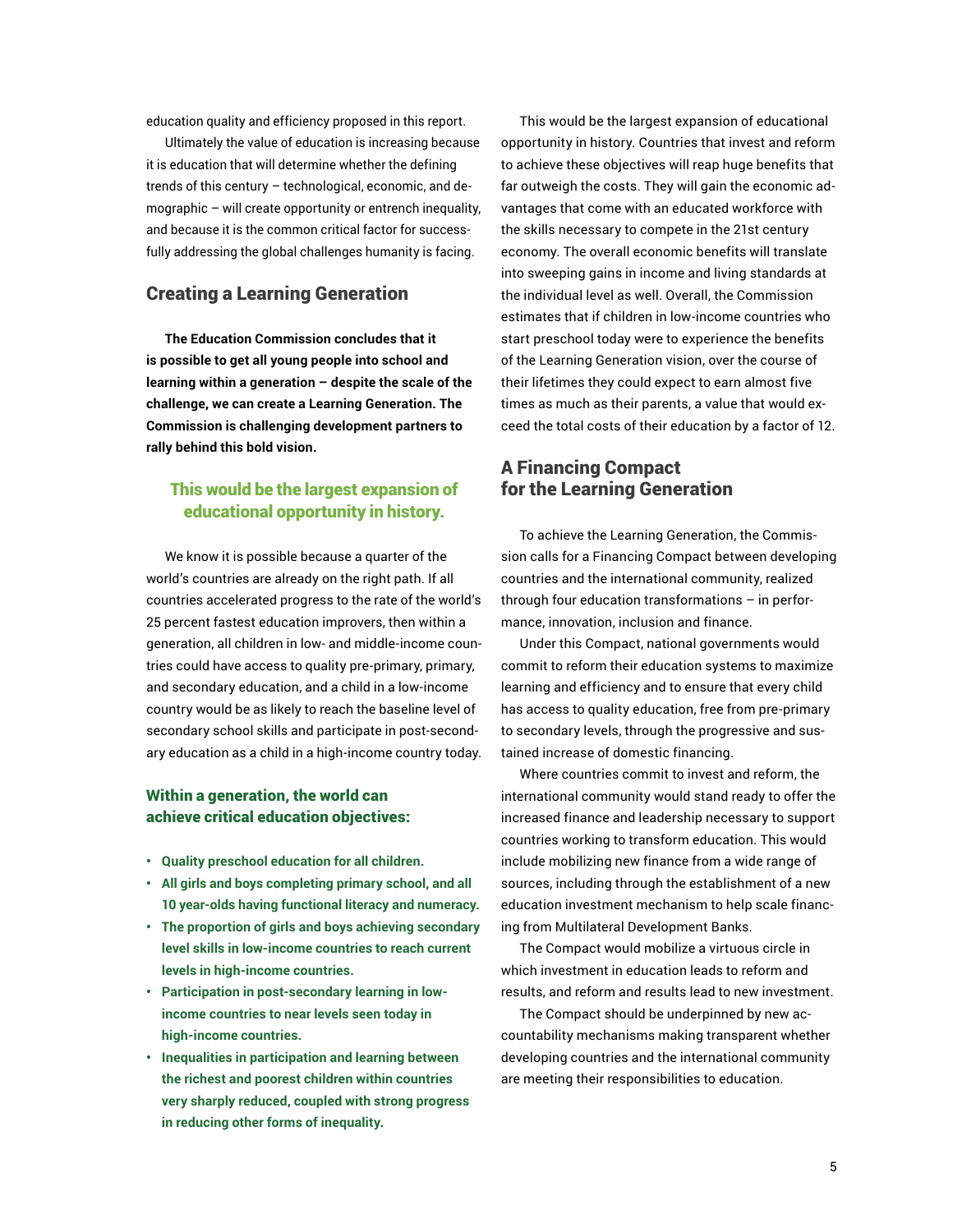### Four Transformations for Achieving the Learning Generation

Making the Learning Generation a reality will require more financial resources, measures to ensure that those resources are invested efficiently and deliver the greatest possible returns, and reforms to ensure that children enrolled in school are actually learning  $$ gaining the education and skills they will need to become productive and successful adults. To achieve the Learning Generation vision, the Commission has identified four education transformations that national and international decision-makers need to undertake:



#### I. Performance

To succeed, the first priority for any reform effort is to put in place the proven building blocks of delivery, strengthen the performance of the education system, and put results first.



#### II. Innovation

Successful education systems must develop new and creative approaches to achieving results, capitalizing on opportunities for innovation in who delivers education, where and how, in order to meet the education challenges ahead.



#### IV. Finance

 Successful education systems will require more and better investment. This investment must be based upon the primary responsibility of national governments to ensure that every child has access to quality education,

free from pre-primary to secondary levels. It must be supported by the resources and leadership of international partners, prioritizing their investment in countries that demonstrate commitment to invest and reform.

#### III. Inclusion

Successful education systems must reach everyone, including the most disadvantaged and marginalized. While the first two transformations will help to ensure more effective learning systems, they will not close the learning gap unless leaders also

take additional steps to include and support those at greatest risk of not learning – the poor, the discriminated against, girls, and those facing multiple disadvantages.

Evidence is clear that ensuring more effective and efficient spending will be critical for mobilizing more financing for education from current or new sources. These four transformations are therefore intended as a holistic approach – each depends on the other.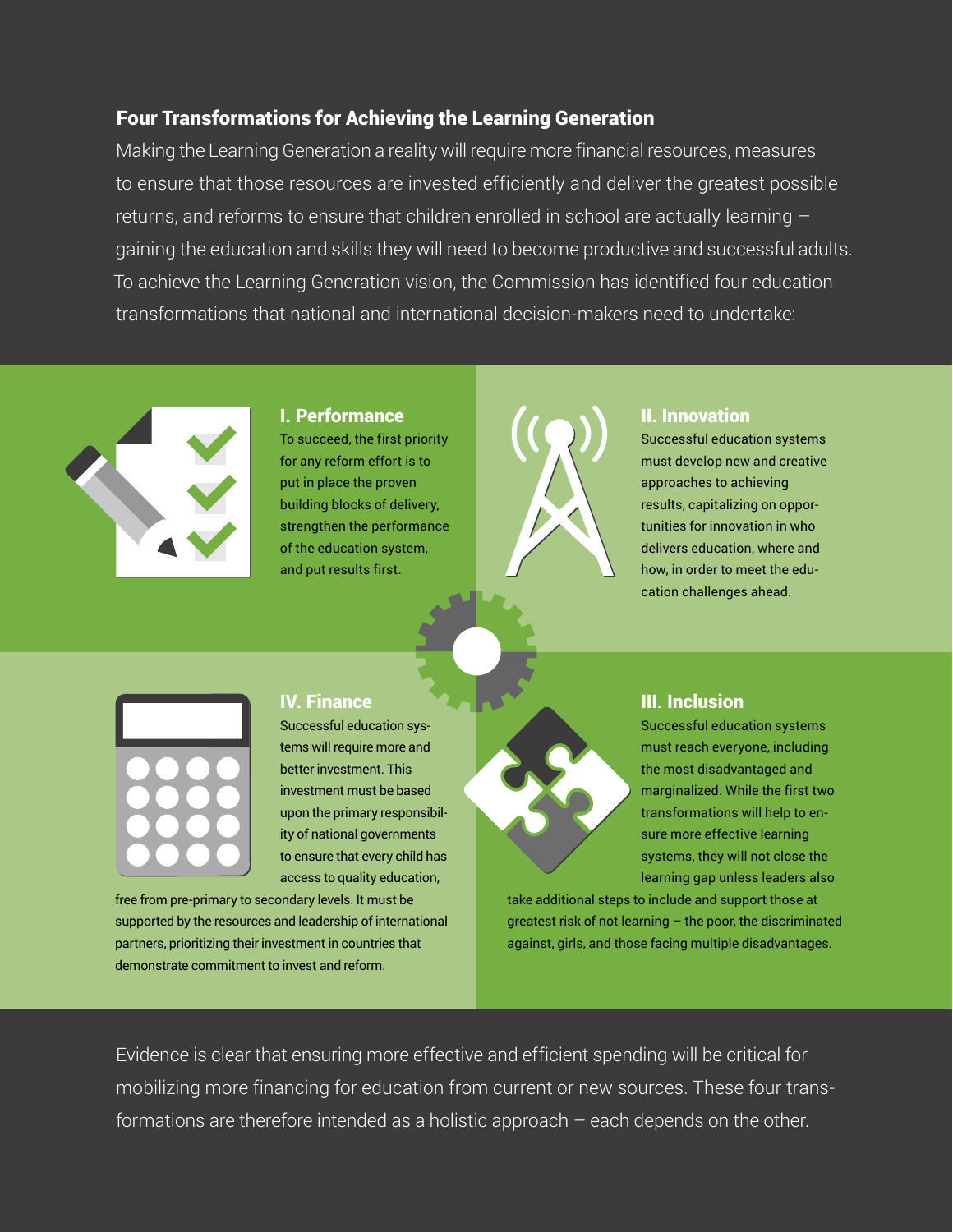#### Transformation I: Performance – reform education systems to deliver results.

Leaders must strengthen the performance of education systems by designing in a focus on results at every level, learning from the best results-driven systems in education and across sectors.

Today, in too many parts of the world, more money is not leading to better outcomes. Efforts to improve education are leading to huge variability in results, with similar investments and reforms producing widely different outcomes in different places. For example, Vietnam spends about the same amount per pupil on education as Tunisia, as a percentage of GDP per capita. Yet, in Tunisia only 64 percent of students passed the secondary international learning assessment, while in Vietnam it was 96 percent.

The Commission's analysis finds that improvements in the design and delivery of education will succeed only if they are underpinned by a system that is built to deliver results. Strong results-driven education systems — which ensure coherence across policies, a clear route from policy to implementation, and effective governance and accountability — are necessary for strong outcomes and lasting change.

As a first step toward creating these results-driven systems, **the Commission recommends that national decision-makers set national standards, assess learning, and monitor progress.** Today, the majority of children in the developing world are not tested systematically. Only about half of developing countries have a systematic national learning assessment at primary school level; far fewer do at lower secondary level. Only half of countries report data on government expenditure on education.

Assessing learning enables teachers to tailor teaching and helps leaders to target efforts and resources where they are most needed. Publishing information about outcomes and expenditure helps to strengthen accountability and improve efficiency and results.

Countries should develop their own national assessments as part of a sustainable infrastructure of data collection and analysis. Countries should also track expenditure from system to school level and publish national education accounts to facilitate improvements in efficiency. Data should be made

public to enable communities and families to help drive results by holding leaders and schools to account. To galvanize attention globally, a single global indicator of learning should be agreed on to complement national measures of learning. The international community should track, rank, and publicize countries' progress in getting all children learning. And, to provide the technical, financial, and capacity-building support necessary for all of this, global partners should establish a Global Initiative for Learning.

**The Commission recommends that decision-makers invest in what is proven to deliver the best results.** Funding should be shifted to the best-proven systemic changes and specific practices that improve learning, selected and adapted according to different country contexts. What works best in improving learning is better understood than ever. Unfortunately, too little of this knowledge makes it into education policy. Some of the most proven approaches remain overlooked and underfunded, while money continues to be spent on other, much less effective, practices and interventions. For example, while evidence on the benefits of mother-tongue instruction is strong, half of all children in low- and middle-income countries are not taught in a language they speak. To keep investment focused on the reforms and practices that work best requires building systems that continuously seek out and act upon the best new information on what delivers results, including by increasing the share of funding that goes towards research, development, and evaluation.

#### Developing countries spend 2 percent of GDP on education costs that do not lead to learning.

Finally, **improving performance requires cutting waste and cracking down on the inefficiency and corruption that inhibit students from learning.** On average, low- and middle-income countries spend 2 percent of their GDP each year on education costs that do not lead to learning. One key reason is that due to a number of factors, too much of teachers' time is spent not in the classroom. A survey in seven African countries found that on average primary school students received less than 2.5 hours of teaching per day, less than half the intended instructional time. Increased investment and improved efficiency cannot substitute for one another.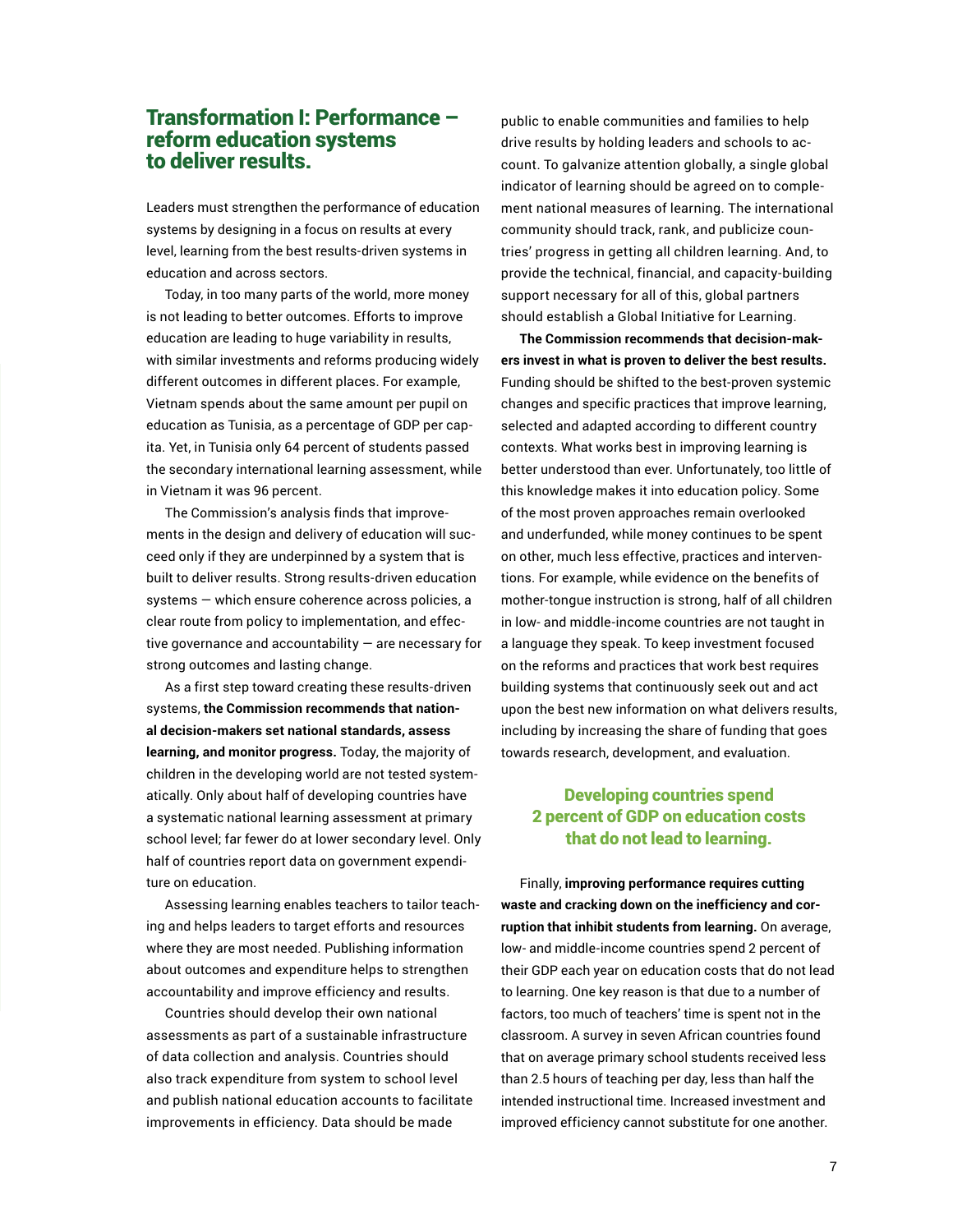Both will be needed. More resources are urgently needed, but if all resources were better managed, teaching and learning could improve sharply and returns on investment in education would become even stronger.

Spending that does not lead to real learning or progression through education, poorly targeted resources, and weak financial management are the biggest sources of waste. Corruption is also a serious problem in some countries. Decision-makers should take action, including establishing reliable education management information systems, enabling teachers to spend their time teaching, tackling the systemic causes of absenteeism, and cutting the costs of learning materials.

### Transformation II: Innovation invest in new approaches and adapt to future needs.

Improving the performance of current systems is not enough. Far-reaching innovation is needed to equip young people with the new knowledge and skills they need for the new economy, to provide education to millions more children effectively and efficiently, and to take advantage of new technology and new understanding of how children learn. Leaders must foster innovation across education systems by creating an environment in which innovation can emerge and scale, and by prioritizing innovation in three key areas identified as critical for future success: the education workforce, the use of technology, and the role of non-state partners.

#### Low-income countries will need twice as many teachers by 2030.

Innovation will be essential to strengthening and expanding the education workforce. Demand for teachers in developing countries will grow dramatically in the years ahead. In low-income countries it is set to nearly double by 2030. This presents a challenge in terms of training and recruiting enough teachers, but also an opportunity to take a new look at the education workforce and how teachers teach. **The Commission recommends leaders strengthen and diversify the education workforce.** This includes the systematic professionalization of both teaching and non-teaching roles within education, by improving teacher training and support for teachers, alongside distinct training and support for non-teaching

roles. Teachers must be paid a livable wage that properly reflects the importance of the profession and makes it an attractive career option. Decision-makers also need to diversify the composition of the education workforce to leverage teachers, reduce the time teachers spend on non-teaching activities, and improve and personalize learning. This may include bringing in pedagogic assistants, health practitioners, psychologists, and administrative support to allow teachers to harness their teaching skills to the fullest. To facilitate these actions and develop specific proposals, the Commission recommends an international high-level expert group on the expansion and redesign of the education workforce.

**Harnessing technology for teaching and learning offers huge opportunities to transform education at all levels.** By 2020, virtually everyone will have a mobile phone, 2.6 billion people will have smart phones, and 56 percent of people will have Internet access. Digital learning makes it possible to reach new and excluded learners, lower costs, enhance teaching, and offer new ways for all learners to gain skills. It could be particularly key for post-secondary education where increasing access, affordability, and relevance of learning will become ever more critical. But today, uneven access to the Internet and digital technologies risks exacerbating existing inequalities in learning. In the poorest countries only 1 out of every 10 people is online. Across many developing countries, less than 10 percent of schools are connected to the Internet.

To fully harness technology's power, the Commission recommends cross-sector investment to get every school online and establish the broader digital infrastructure necessary for learning. Investments in digital infrastructure must be supported by measures to provide skills and best practice to teachers, policymakers, employers, and leaders on how to maximize the impact of digital innovation on teaching and learning. To facilitate the expansion of high-quality digital learning, governments should establish common learning platforms and introduce pro-innovation regulation. In addition, to encourage innovations in delivery, it will become increasingly important to innovate in the recognition and accreditation of skills, to allow students learning in different ways to gain equally valuable qualifications.

**Innovation in education can also benefit greatly if governments improve partnerships with non-state**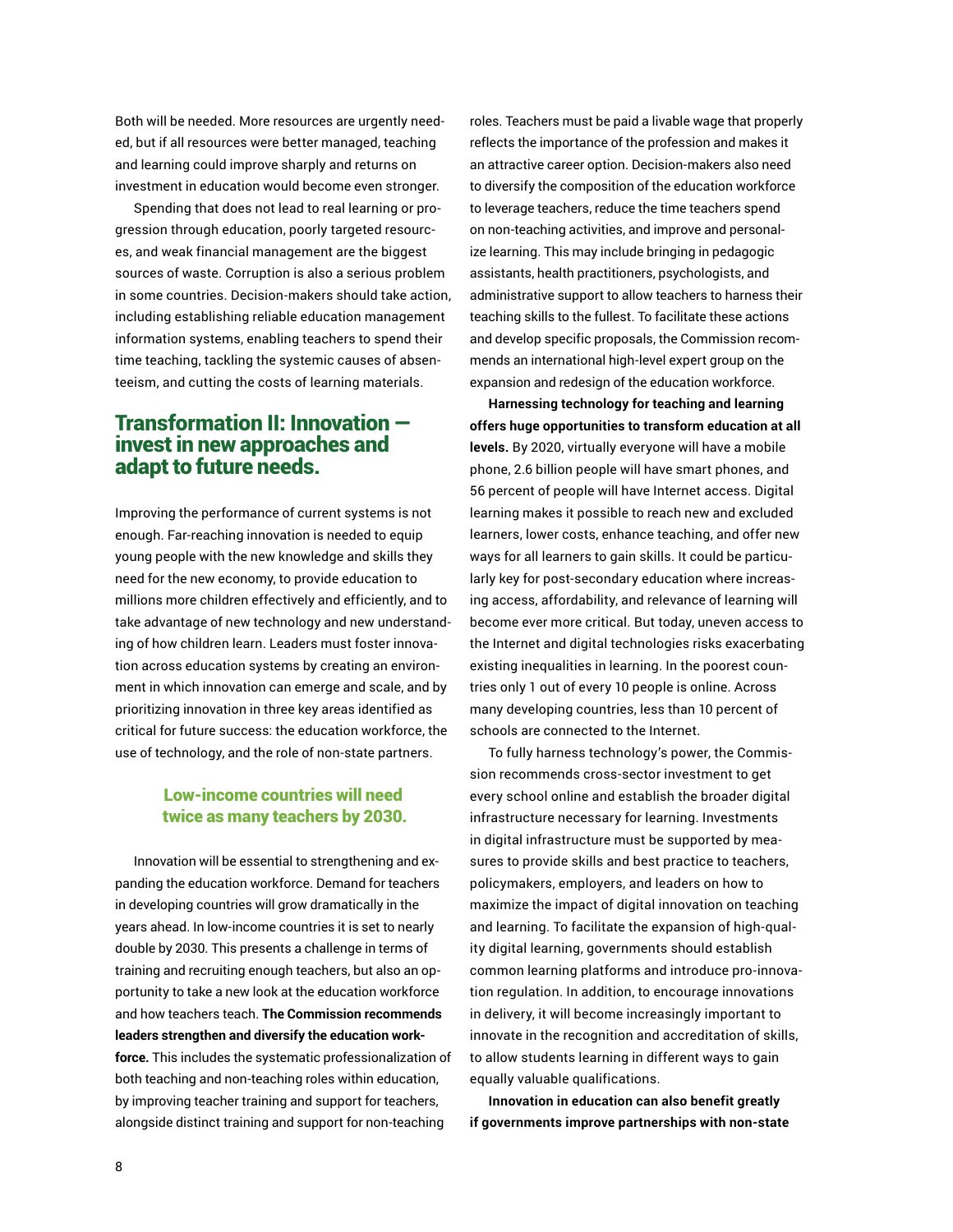**actors.** While governments have the ultimate responsibility for ensuring all children have access to a quality education, there is great potential for a diverse set of organizations from every sector to help expand and improve education if partnered and regulated effectively by governments. Civil society organizations, businesses, and employers of all sectors play important, and, in many countries, expanding roles in education – in leadership, advocacy, and accountability, as well as in being education providers and

investors. Whether non-state actors increase capacity and innovation or instead entrench inequalities will depend on how their role is managed and regulated. The Commission recommends governments strengthen their capacity to harness the potential of all partners. In particular, this should include improving the regulation of non-state providers of education in order to enhance their contributions and protect rights, and expanding the role of employers in the design and delivery of education.

#### A Financing Compact for the Learning Generation: 12 recommendations to get all children learning

| <b>I. Performance</b><br><b>Successful education systems</b><br>put results front and center                                  | 1 Set standards, track progress and<br>make information public<br>2 Invest in what delivers the best results<br>Cut waste<br>-3                                                                                                                                                                                               |
|-------------------------------------------------------------------------------------------------------------------------------|-------------------------------------------------------------------------------------------------------------------------------------------------------------------------------------------------------------------------------------------------------------------------------------------------------------------------------|
| <b>II. Innovation</b><br>Successful education systems develop new<br>and creative approaches to achieving results             | 4 Strengthen and diversify the education<br>workforce<br>(5) Harness technology for teaching and learning<br>Improve partnerships with non-state actors<br>(6)                                                                                                                                                                |
| <b>III. Inclusion</b><br>Successful education systems reach<br>everyone, including the most disadvantaged<br>and marginalized | $\overline{7}$ Prioritize the poor and early years $\overline{-}$<br>progressive universalism<br>8 Invest across sectors to tackle the factors<br>preventing learning                                                                                                                                                         |
| <b>IV. Finance</b><br>Successful education systems require<br>more and better investment                                      | 9 Mobilize more and better domestic<br>resources for education<br>10 Increase the international financing of<br>education and improve its effectiveness<br>11 Establish a Multilateral Development Bank<br>(MDB) investment mechanism for education<br>12 Ensure leadership and accountability for<br>the Learning Generation |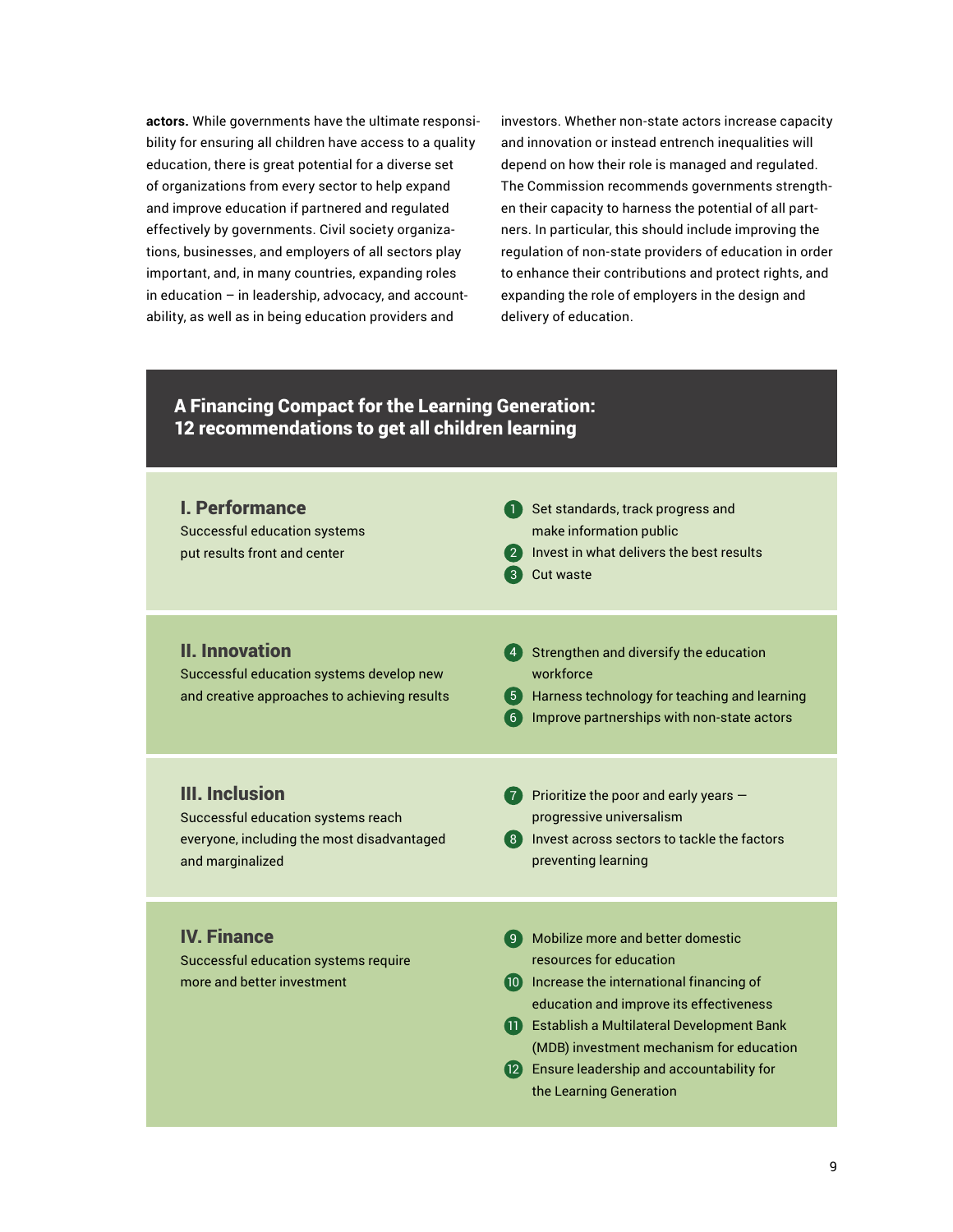#### Transformation III: Inclusion target efforts and resources at those at risk of not learning.

Leaders should prioritize inclusion by expanding provision of education in a progressive way and mobilizing every sector to address the multitude of factors that determine whether a child starts school, stays in school, and learns in school.

Poverty is a major cause of children not entering or completing school, and of not learning once in school. In developing countries, the gap in primary school completion rates between the richest and poorest children is more than 30 percentage points. For those in school, the average gap between the chances of the richest and poorest children achieving primary-level skills is 20 percentage points. These inequalities are compounded by other disadvantages. A child's gender, family, ethnic, cultural, and economic background, geography, health or disability, and exposure to poverty or disorder, conflict or disaster all play a major role in whether a child will learn and succeed. In rural India, for example, there is a 20 percentage-point gap in rates of learning between poorer and wealthier children. Add the impact of gender, mother's education, and regional disparities, and the gap rises to 80 percentage points.

#### Low income countries spend 46 percent of their education budgets on the top 10 percent most educated students.

**The Commission recommends applying the concept of progressive universalism** as a way to close this learning gap. Progressive universalism means expanding provision of quality education for everyone while prioritizing the needs of the poor and disadvantaged. It provides a guiding principle to inform spending decisions, recognizing the scarcity of public funding. The Commission recommends that, when balancing spending across different levels of education and population groups, decision-makers should prioritize the poor and early years where social returns are highest, and minimize household spending on basic education by the poor.

Unfortunately, education spending in most countries today strongly favors the richest and most educated, and is usually skewed toward higher levels of education. On average in low-income countries,

around 46 percent of public education resources is allocated to educate the top 10 percent most educated students. And despite high public returns on pre-primary education, it accounts for just 0.3 percent of education spending across Sub-Saharan Africa.

Governments should develop financing formulas that factor in the higher investment needed to reach those children who are disadvantaged due to poverty, disability, or other factors. They should also support the complementary role for private financing and cost recovery for higher levels of education where appropriate, recognizing the high private returns.

#### Across Sub-Saharan Africa just 0.3 percent of education budgets is spent on pre-primary education.

Of course, providing educational opportunities is not always enough. **Countries must also invest beyond education to tackle the other factors preventing learning.** For many of the children and young people who are not in school or not learning today, the causes of their educational exclusion or disadvantage lie far beyond the education system. For example, in low-income countries, up to 500 million school days are lost due to ill health each year, often from preventable conditions, while one in three girls in the developing world marries before the age of 18, usually leaving education when they do.

The Commission recommends that governments undertake and encourage joint planning, investment, and implementation across sectors to tackle the most prevalent learning barriers. Efforts often require community action and advocacy, critical to challenging norms and supporting local change. Innovation and technology can be vital for inclusion, helping children find new ways to learn and participate. National legislation and international action can be key to underpinning and embedding these inclusion efforts. For example, joint action and investment on education and health is especially important. The Commission proposes that decision-makers in a set of pioneer countries invest in joint education-health initiatives, and recommends particular investment in early childhood development and in services for adolescent girls, which can deliver strong complementary health and education benefits.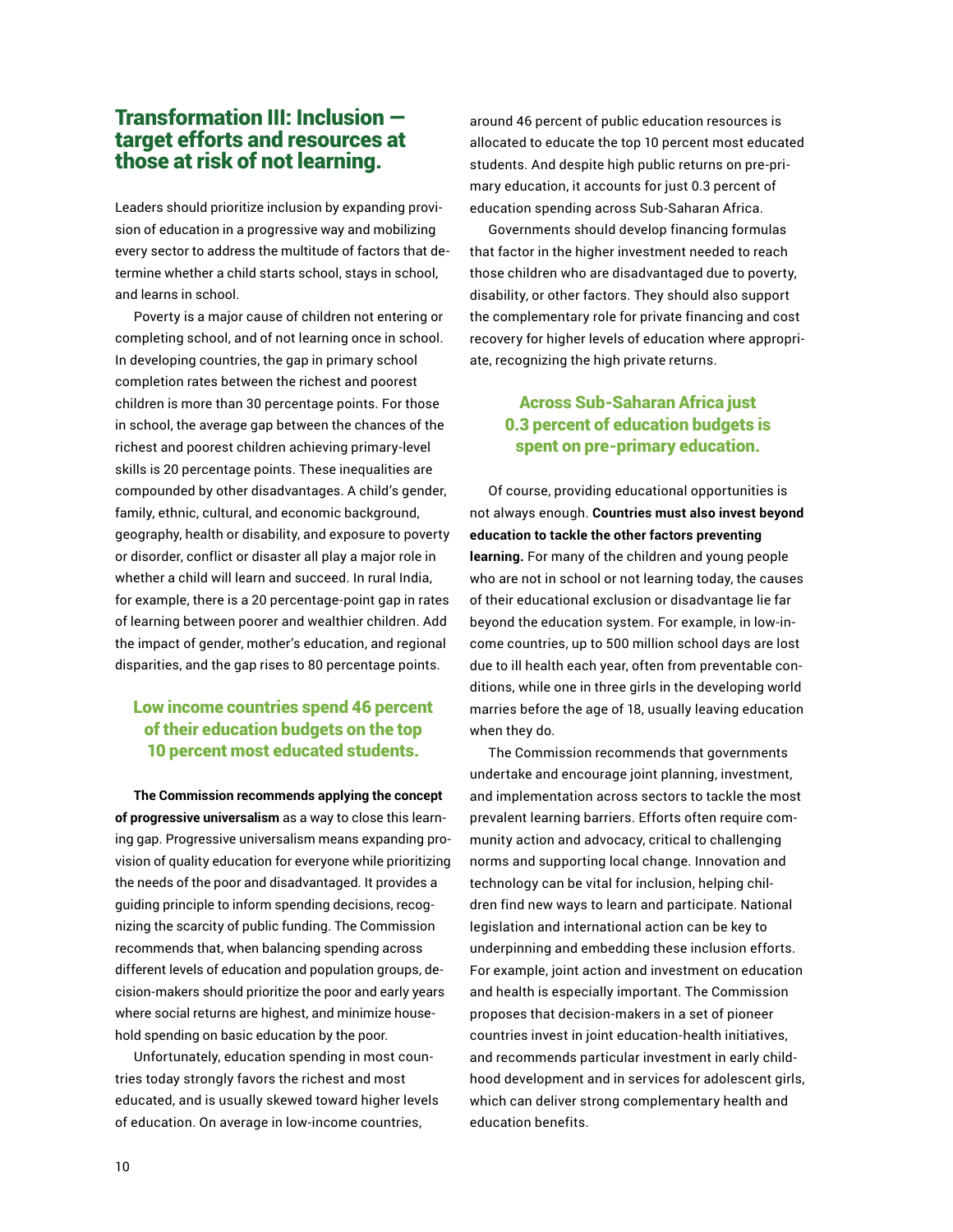

#### Costing and financing pathway for the Learning Generation

**\$ billion, constant 2014 prices**

# 2030 Financing plan Costs \$102 billion,<br>11.8% GDP Source: Education Commission Analysis (2016).

Total cost

#### Transformation IV: Finance increase and improve financing for education.

Getting all children learning will require a fourth transformation – mobilizing more money for education and ensuring all money is spent better. Implementing reforms in performance, innovation, and inclusion will not only improve the impact of investment in education, but will also be critical for mobilizing more resources for education. No country that has committed itself to investing in and reforming its education system should be prevented from achieving its objectives because of a lack of resources.

The Commission's vision for the Learning Generation will require total spending on education to rise steadily from \$1.2 trillion per year today to \$3 trillion by 2030 (in constant prices) across all low- and middle-income countries. Recommendations for how this can be achieved are informed by analysis of the levels of domestic resource mobilization achievable by different countries and by the most current needs and opportunities for reshaping the international financing of education.

A large majority of this money must come from domestic governments whose commitment to investment and reform will be the most important driver in achieving the Learning Generation. Much of the necessary increase will come from the fiscal dividend available to governments from economic growth, but increases are also needed in the share of public expenditures allocated to education. This will not be enough, though, particularly in the case of low-income countries where substantial international support will be needed. International finance should be available for all countries that need it, but should be prioritized according to where needs are greatest and where commitment to reform is demonstrated, with extra support for fragile states. The Commission's costing and spending estimates project increased efficiency in the use of resources, in line with this report's recommendations.

To achieve this investment plan, the Commission recommends action to increase and improve domestic and international financing of education.

**Leaders should mobilize more domestic resources for education.** The Commission's investment plan calls for low- and middle-income countries to increase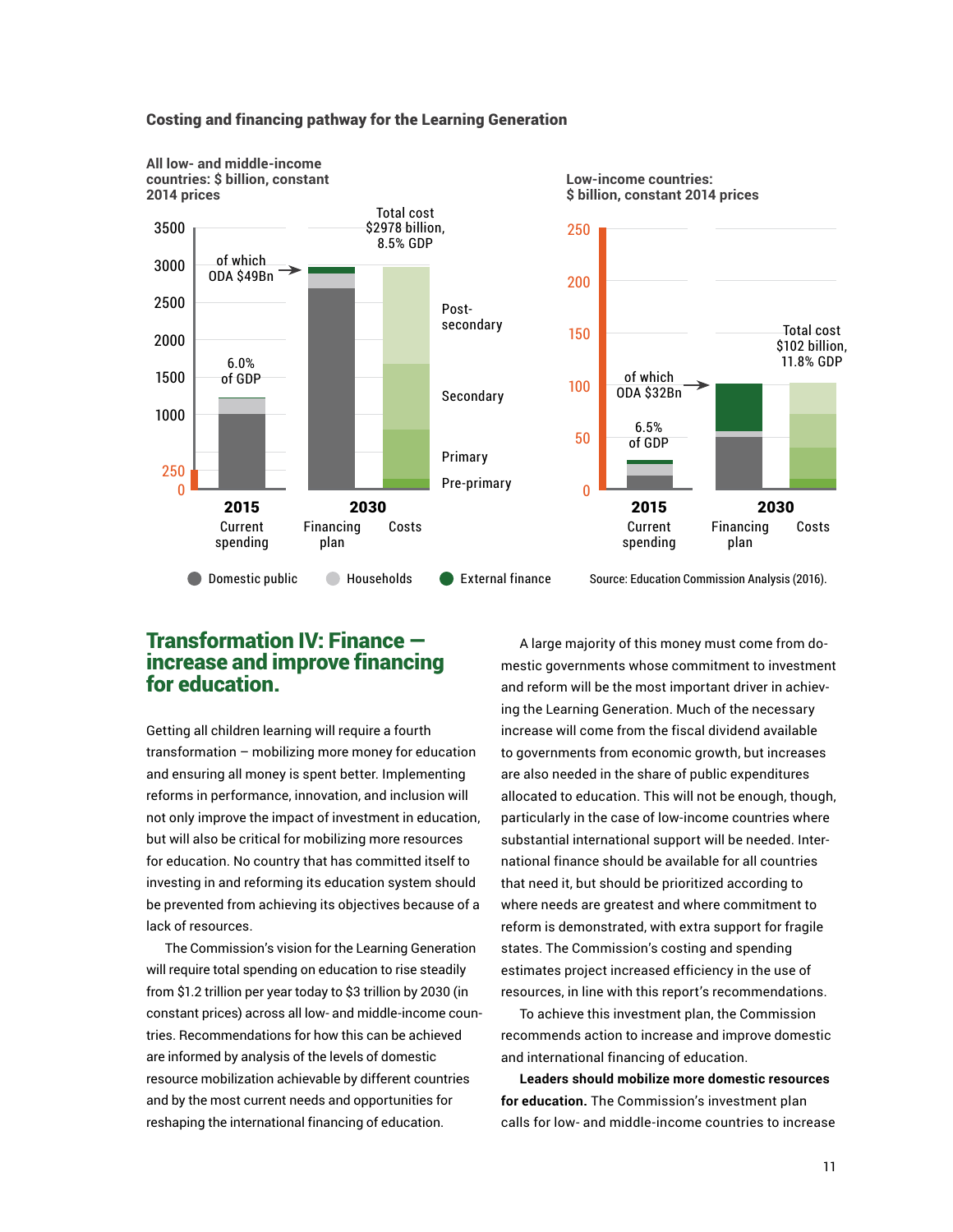#### Trends in sectoral ODA





Source: Education Commission analysis based on OECD-DAC (2016). Note: Includes only sector-allocable direct aid, with no sectoral attribution of budget support.

domestic public expenditures on education from an estimated \$1 trillion in 2015 to \$2.7 trillion by 2030, or from 4 to 5.8 percent of GDP, requiring an annual rate of growth in public education spending of 7 percent. Governments should devote more of the proceeds of growth to education through reallocating spending, raising more revenues, or both. IMF estimates show that almost all developing countries have the potential to increase their tax revenues substantially, by an average of 9 percentage points in low-income countries. The Commission's financing plan calls on countries that are below the average predicted resource mobilization for their income level to rise to that level, and countries that are above that level to maintain it. In addition, governments should consider reallocating resources from, for example, expensive energy subsidies and consider earmarking resources for education, alongside wider tax reforms. Although domestic public spending on education has risen at an annual rate of just under 6 percent per year since 2000, on average education's share of total public expenditures has slightly declined across all income groups. This needs to be reversed.

**The international community — governments, financial institutions, investors, and philanthropists — should increase international financing of education and improve its effectiveness.** The Commission projects that with greater efficiencies and considerable expansion of domestic financing, only 3 percent of total financing will be needed from international sources. But this still means international financing for education will need to increase from today's estimated \$16 billion per year to \$89 billion per year by 2030, or to an annual average of \$44 billion between 2015 to 2030. These funds will remain critical for low-income countries, covering on average half of their education costs.

#### Since 2002, the share of education in total aid has fallen from 13 to 10 percent, while the share of infrastructure increased from 24 to 31 percent.

This will require overcoming key challenges in the mobilization and deployment of international financing. Education's share of official development assistance (ODA) has fallen from 13 percent to 10 percent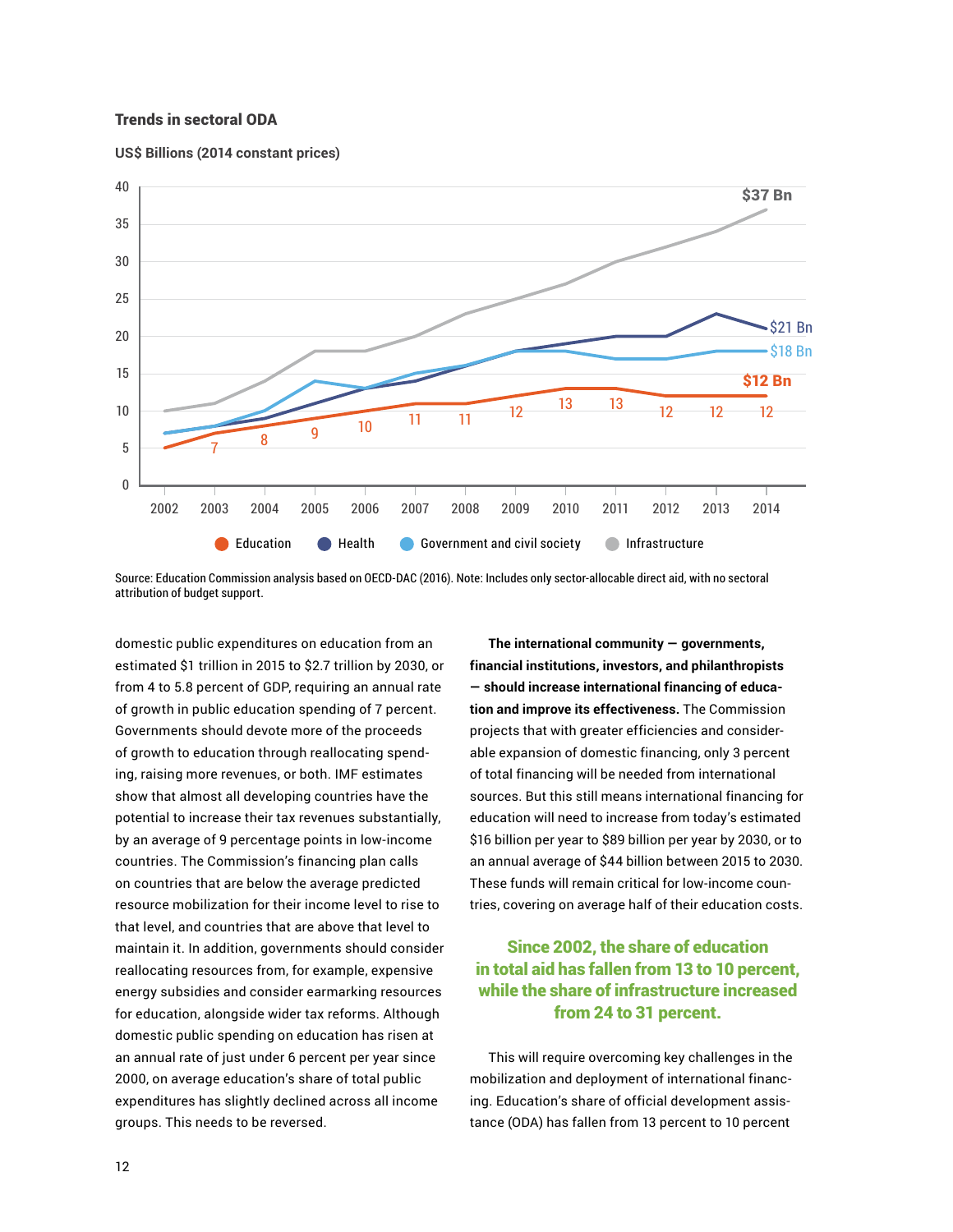since 2002, while the share for health has risen from 15 percent to 18 percent and infrastructure from 24 percent to 31 percent. Among multilateral donors, education's share of aid has declined from 10 to 7 percent over the past decade. Education ODA has been insufficiently targeted to countries who need it most, or those committed to invest and reform. Only 24 percent of all education ODA was disbursed to low-income countries in 2014. Strikingly, less than 70 percent of education aid actually reached recipient countries in 2014, in part because a large share of aid for higher education is spent on scholarships in donor countries. There is also a lack of financing for specific priority issues in education. For example, while the need for funding for education in emergencies has increased by 21 percent since 2010, international financing for it has declined by 41 percent over the same period. Finally, efforts to use international finances to incentivize domestic spending, drive a focus on results, or leverage new sources of finance have been limited.

To achieve international financing goals, the Commission calls on the international community to significantly scale up financing from all sources and sets ambitious but achievable targets for each. The Commission calls on bilateral donors to allocate a higher share of their GDP to ODA and to increase the share which goes to education from 10 to 15 percent. To inspire and mobilize new giving, the Commission calls for the development of an "Education Giving Pledge" encouraging high net worth individuals to make a substantial public commitment to education, and in doing so motivate their peers to do likewise. Funding for education in humanitarian crises should be increased to a level of 4-6 percent of humanitarian assistance.

Donors should also improve the effectiveness and impact of international finance by re-examining the frameworks within which they make allocations. An education equivalent of the Equitable Access Initiative in health to bring partners together to develop a shared and coordinated approach to allocation would be a valuable tool. A much higher share of ODA should go through multilateral institutions to improve coordination and support long-term system strengthening.

Donors, investors and institutions should also support innovative financial mechanisms for mobilizing new sources of education finance. At most \$500 million of innovative financing has been raised for education since 2000, compared to \$14 billion for energy and \$7 billion for global health. The Commission evaluated 18 innovative financing mechanisms for education against a number of criteria including impact, potential for additional financing, and feasibility. The five most promising proposals that should be further developed include education bonds, innovative post-secondary student financing mechanisms, disaster insurance for education, impact investing, and solidarity levies.

**Finally, the Commission recommends the establishment of a Multilateral Development Bank (MDB) investment mechanism for education.** This mechanism would ensure that education benefits from the unprecedented opportunity to increase MDB financing through much greater leveraging of their capital bases. This could increase MDBs' lending capacity by more than 70 percent. The Commission estimates that establishing such a mechanism could potentially mobilize \$20 billion or more annually from MDBs for education by 2030 (up from \$3.5 billion today).

The mechanism would encourage MDBs to prioritize and innovate in education, with an objective of allocating a 15-percent share of MDB financing to education. It would improve coordination of financing and enhance sharing of data and knowledge among MDBs and with others. The mechanism would also include a financing platform that would raise funding from bilateral donors, philanthropists, and charitable organizations (in addition to the \$20 billion from the MDBs directly). This grant funding would be used to encourage combinations of different types of financing to better tailor financing instruments to the needs of different countries. Financing packages would be linked to increased domestic financing and focus strongly on innovative and results-based approaches. The platform would also engage with the private-sector arms of MDBs and commercial and impact investors to further scale finance and enhance impacts. The approach would pioneer a new form of collaboration among MDBs and scale financing in line with proposals laid out in the "Billions to Trillions" vision prepared by the MDBs for financing the SDGs. It combines the unique opportunity to leverage MDB resources with key strengths of earlier proposals for a global fund for education.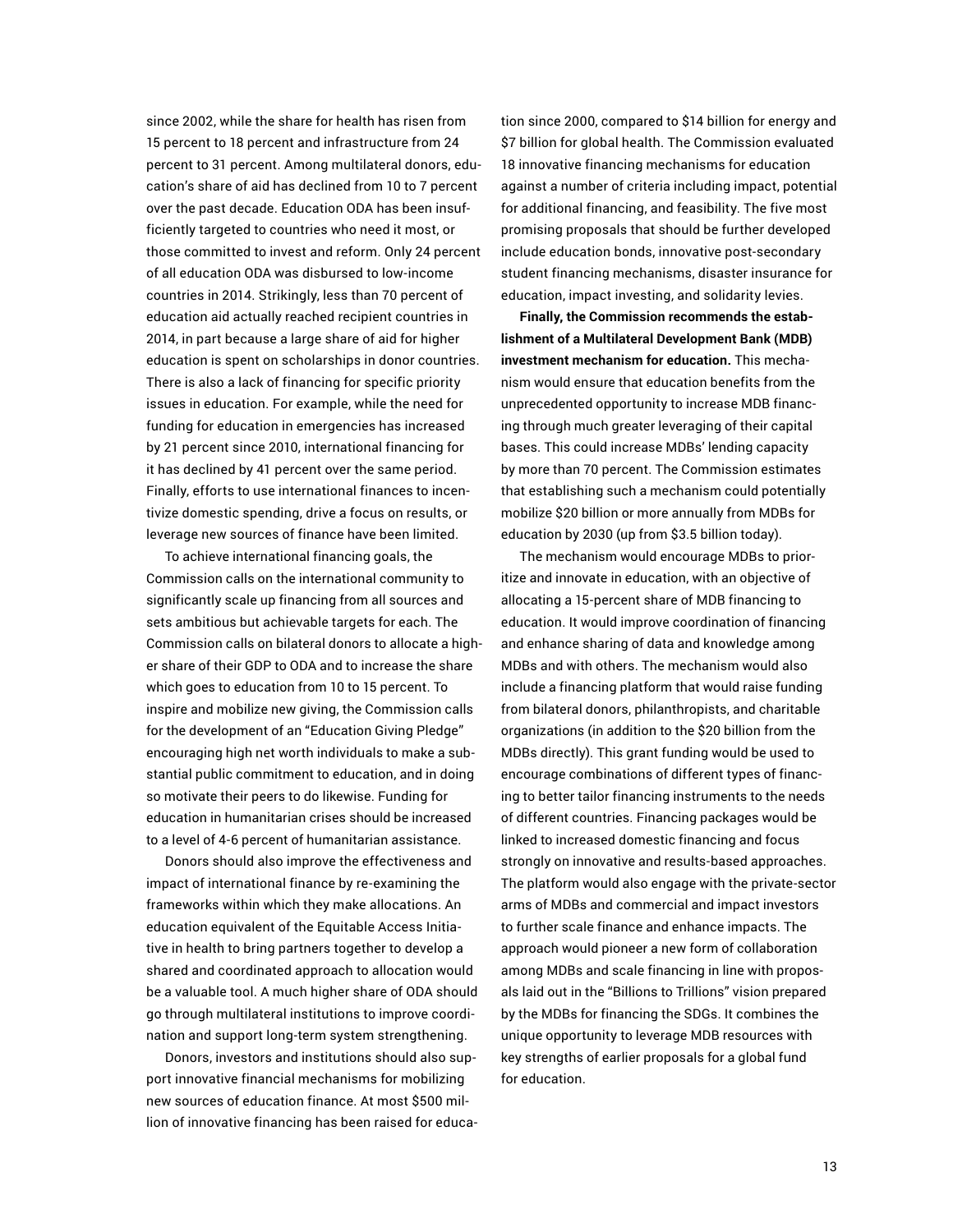## **Building momentum and accountability is critical to success.**

The Learning Generation vision is ambitious but achievable. Its full implementation and ultimate success will depend on strong leadership and on empowered citizens, able to hold those leaders to account for their action or inaction. To facilitate this and to ensure that countries are given appropriate support by the international community, the **Commission recommends development of a transparent framework outlining the responsibilities of governments and that independent reporting against this framework be encouraged.**To ensure this accountability is accorded the highest importance, the Commission recommends that the United Nations General Assembly pass a resolution requesting the Secretary-General to appoint a Special Representative for Education, tasked with upholding children's rights by holding developing countries and the international community to account for meeting their responsibilities, including by reporting annually at the highest global levels to the General Assembly, Human Rights Council, and the Security Council.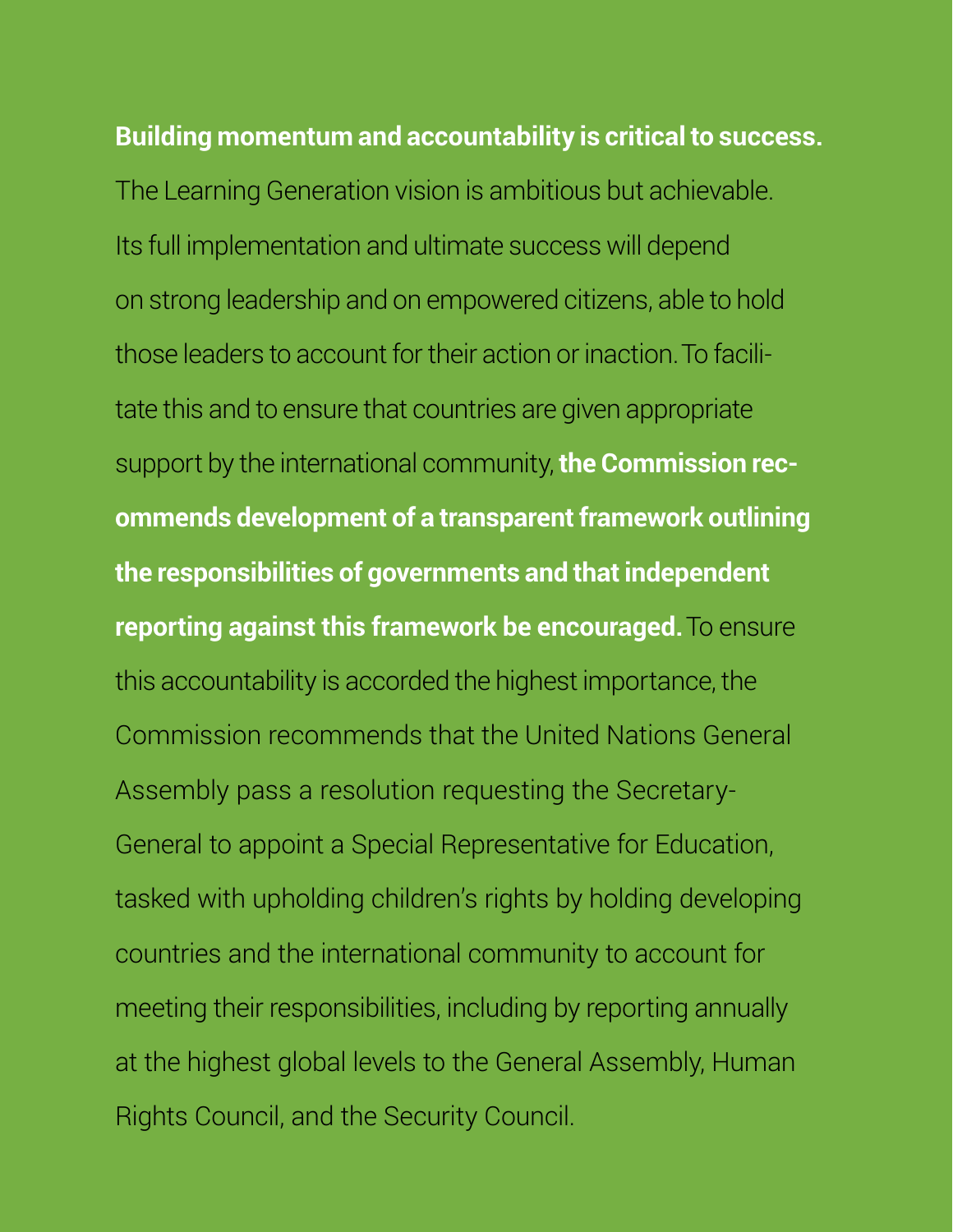To set the direction for all countries to follow and to sustain momentum, the Commission calls on an initial set of pioneer countries to commit to adopting the recommendations set out in this report. The Commission calls for a global movement to advocate for the rights of everyone to an education and to make the case for educational investment and reform  $-$  a movement of young people and families, teachers and faith leaders, communities, civil society and business leaders, and political leaders at all levels. Finally, to keep education high on the global agenda, the Commission recommends the UN Secretary-General establish an independent high-level body with the Special Representative as an independent chair to provide global leadership and advocacy and to move the Learning Generation vision forward.

More than ever, education now offers the world the opportunity to secure the future of the global economy and global stability, and to improve the lives of millions of young people. We need to act now to seize this opportunity together.